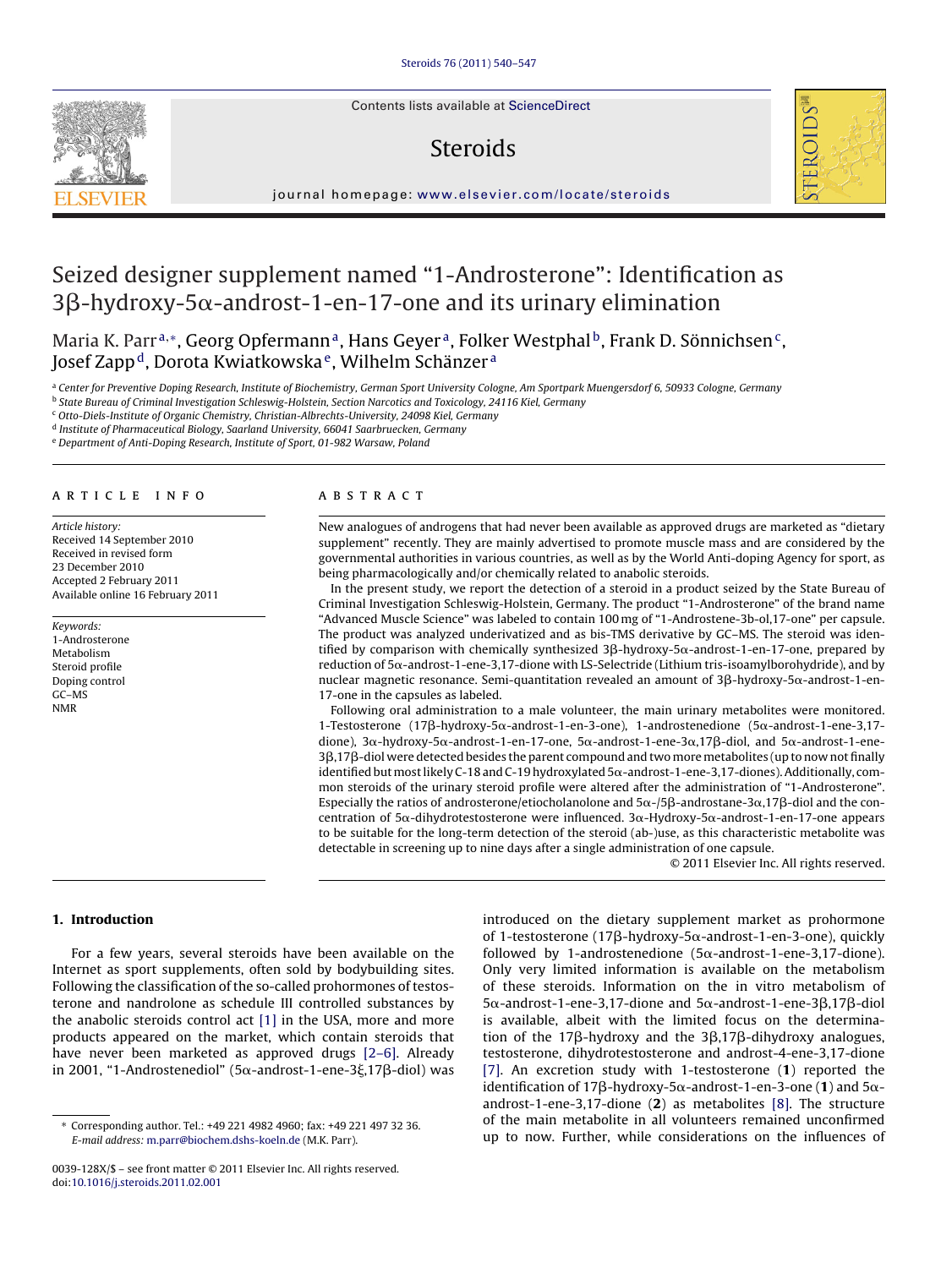the steroid administration on the levels on some endogenous steroids were made in this investigation, they focused only on the testosterone/epitestosterone (T/EpiT) ratio. As the product "1- Androsterone" appeared to contain an active content such as these three above mentioned 1-ene steroids that are covered by the current drug regulations in several countries, e.g. the US and Germany, the product was confiscated. Herein we report the identification of its active content. For elucidation of the urinary elimination postadministration urines are analyzed and the elimination profiles of several metabolites as well as the alterations in the urinary steroid profile are monitored.

# **2. Experimental**

# 2.1. Supplement

The product "1-Androsterone" of the brand name "Advanced Muscle Science" was seized and provided by the State Bureau of Criminal Investigation Schleswig-Holstein (Kiel, Germany). It was labeled to be a dietary supplement containing 100 mg of "1- Androstene-3b-ol,17-one" per capsule.

#### 2.2. Chemicals and reagents

Testosterone  $(17\beta$ -hydroxyandrost-4-en-3-one),  $5\alpha$ androstane-3 $\alpha$ ,17 $\beta$ -diol (Adiol), 5 $\beta$ -androstane-3α,17β-diol (Bdiol), and dehydroepiandrosterone (3ß-hydroxyandrost-5-en-17-one) were obtained from NMI (Sydney, Australia). Epitestosterone (EpiT,  $17\alpha$ -hydroxyandrost-4-en-3-one), etiocholanolone (ETIO, 3α-hydroxy-5β-androstan-17-one), androsterone (AND,  $3\alpha$ -hydroxy-5 $\alpha$ -androstan-17-one), methyltestosterone  $(17\beta$ -hydroxy-17 $\alpha$ -methylandrost-4-en-3-one), LS-selectride (lithium tris-isoamylborohydride, 1 M in tetrahydrofuran), was purchased from Sigma–Aldrich GmbH (Steinheim, Germany), dihydrotestosterone (DHT, 17β-hydroxy- $5\alpha$ -androstan-3-one) from Serva (Heidelberg, Germany),  $1$ -testosterone  $(1, 17\beta$ -hydroxy-5 $\alpha$ -androst-1-en-3-one) from Thinker Chemicals (Hanghzou, China) and 1-androstenedione  $(2, 5\alpha$ -androst-1-ene-3,17-dione) from Steraloids (Wilton, USA). d<sub>3</sub>-Testosterone, d<sub>3</sub>-epitestosterone, d<sub>4</sub>-etiocholanolone,  $\mathsf{d}_5$ -androsterone-glucuronide, and 3 $\alpha$ -hydroxy-5 $\beta$ -androst-1en-17-one were synthesized in our laboratory. β-Glucuronidase from Escherichia coli (E. coli, >140 U/mL) was obtained from Roche Diagnostics (Mannheim, Germany), N-methyl-N-trimethylsilyltrifluoroacetamide (MSTFA) from Chem. Fabrik Karl Bucher (Waldstetten, Germany).

All other reagents and solvents were of analytical grade and obtained from Merck (Darmstadt, Germany).

# 2.3. Synthesis of reference material

Several isomers of 5 $\xi$ -androst-1-ene-3 $\xi$ ,17 $\xi$ -diol, including 5 $\alpha$ androst-1-ene-3 $\alpha$ ,17 $\beta$ - (**5**) and 3 $\beta$ ,17 $\beta$ -diol (**6**), were synthesized by reduction from the respective oxo-analogues as described elsewhere [\[9\].](#page-6-0)

#### $2.3.1.$  3 $\xi$ -Hydroxy-5 $\alpha$ -androst-1-en-17-one (**3** and **4**)

To a stirred solution of 1 mg of  $5\alpha$ -androst-1-ene-3,17-dione  $(2)$  in 1 mL of absolute diethyl ether 10  $\mu$ L of LS-selectride solution were added. After 1 h at ambient temperature 1 mL of an aqueous ammonium chloride solution (10% in H2O) was added, pH∼10 was adjusted by adding solid sodium hydrogencarbonate/potassium carbonate (2:1, w:w) and the mixture was extracted with 5 mL of t-butyl methyl ether (TBME).

#### 2.4 Instrumentation

#### 2.4.1. NMR spectroscopy

The NMR data were obtained using a Bruker DRX 500 instrument, equipped with a 5 mm inverse probehead with actively shielded z-gradient coil. Chemical shifts were given in  $\delta$  values (ppm) relative to tetramethylsilane. The spectra were recorded at 500 MHz ( ${}^{1}$ H) and 125 MHz ( ${}^{13}$ C) at 298 K using solutions of about 5 mg of each compound in deuterated chloroform. For confirmation of the assumed structures  ${}^{1}$ H,  ${}^{13}$ C, and DEPT spectra were measured together with 2D HH-gCOSY, HSQC and HMBC experiments.

#### 2.4.2. GC–MS analyses

The GC–MS analyses of the TMS derivatives were performed on an Agilent 6890N gas chromatograph coupled to an Agilent 5973 inert mass selective detector (MSD) GC–MS system applying the following parameters: column: Agilent Ultra-1 (polysiloxane, 17 m; 0.20 mm i.d.; 0.11  $\mu$ m film thickness), carrier gas: helium, head pressure: 1 bar, oven temperature program: 0 min 183 ◦C, +3  $\degree$ C/min, 0 min 232  $\degree$ C, +40  $\degree$ C/min, 2 min 310  $\degree$ C, injection volume:  $3 \mu L$ , split 1:16, injection temperature:  $300 \degree C$ , ionization: 70 eV, EI, full scan mode, 40–800 Da or in case of the urine extract analysis selected ion monitoring. Additionally, the underivatized compounds were analyzed on a GC Agilent 6890 coupled to a MSD Agilent 5973, injection volume:  $2 \mu L$ , splitless, injection temperature: 300 ◦C, column: Macherey-Nagel Optima-P-XLB column (diphenyl dimethyl silarylene, 30 m, 0.25 mm i.d., 0.5 m film thickness), carrier gas: helium, 3 mL/min, oven temperature program: 3 min 60 ◦C, +40 ◦C/min, 0 min 260 ◦C, +5 ◦C/min, 0 min 330 °C, ionization: 70 eV, EI, data acquisition: full scan mode, 40–400 Da.

# 2.5. Preparation for GC–MS measurement

The final residues of sample preparation were either derivatized with TMIS reagent (MSTFA/NH4I/ethanethiol, 1000:2:3, v:w:v) by heating for 20 min at 60 °C as introduced by Donike [\[10\]](#page-6-0) and Geyer et al. [\[11\]](#page-6-0) or reconstituted in acetone and injected into the GC–MS. As reference, solutions of the respective steroids in methanol were evaporated to dryness and processed in the same manner.

Relative retention times (RRT) were calculated using testosterone as reference.

#### 2.6. Supplement analysis

For identification of the steroid ingredient 1.0 g of the capsule content was extracted with n−hexane in a Soxhlet apparatus. After crystallization from n−hexane the steroid was characterized by GC–MS and NMR.

# 2.7. Administration study

An administration study using one capsule of the abovementioned product was performed in one healthy male volunteer (68 years, 85 kg, p.o.) and urine samples were collected for two weeks. It was approved by Research Ethical Committee at the Sports Institute, Warsaw. The samples were prepared according to the routine steroid screening procedure used in our laboratory [\[11\]. I](#page-6-0)n brief, after addition of 40  $\mu$ l of the internal standard solution containing methyltestosterone,  $d_3$ -testosterone,  $d_3$ -epitestosterone,  $d_4$ -etiocholanolone and  $d_5$ -androsterone-glucuronide 2 mL of urine were incubated at  $pH7$  with  $\beta$ -glucuronidase from *E. coli* at  $50^{\circ}$ C for 1 h. The steroids were extracted with 5 mL of TBME at pH 9.6, the organic layer was evaporated to dryness and analyzed by GC–MS. For quality control blank samples are analyzed in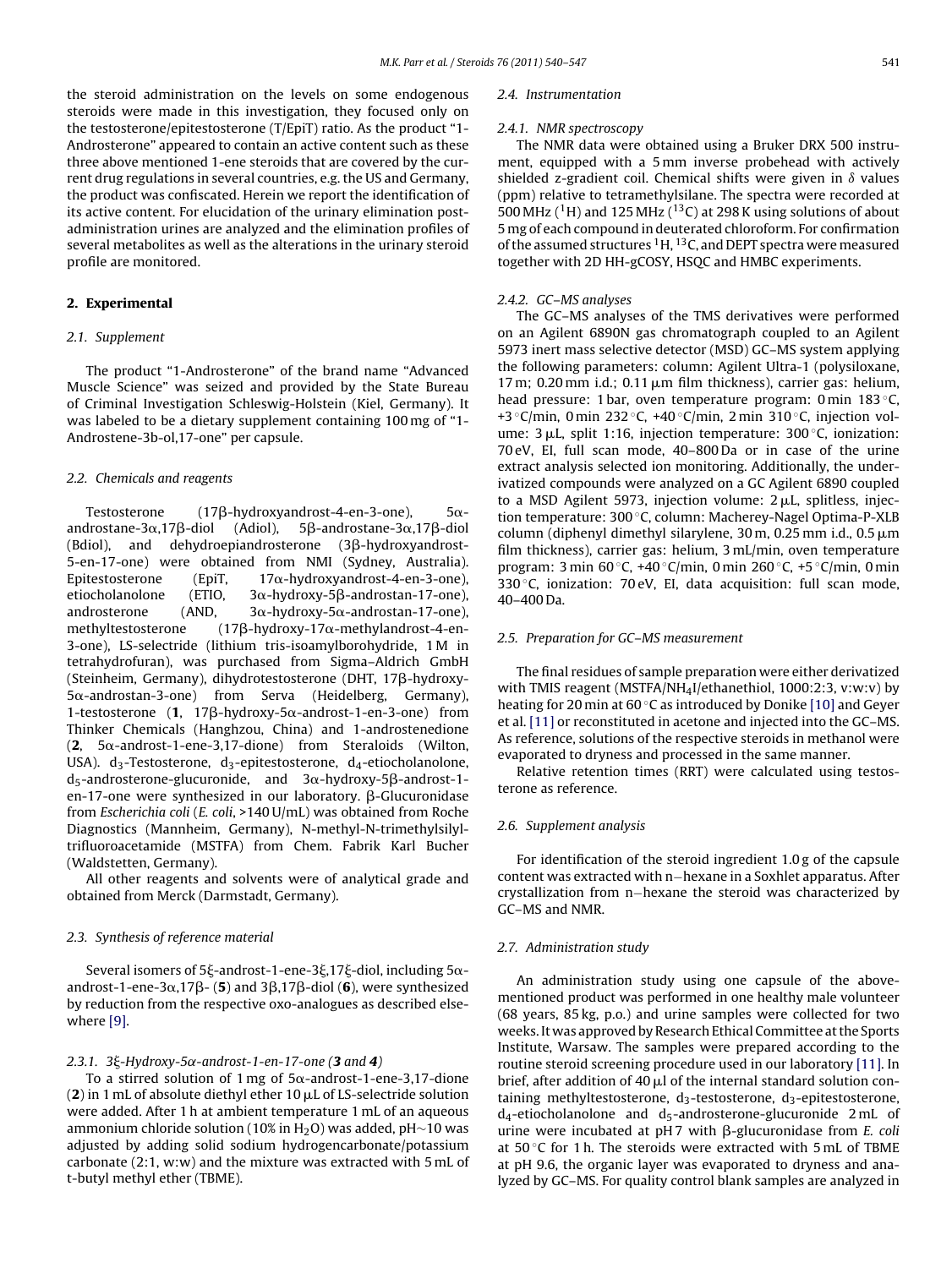$[m/z]$ 

<sup>342</sup> <sup>403</sup>

**OTMS** 

 $432$ 

417



194

179 206

**TMS** 

80 120 160 200 240 280 320 360 400

H

OH

**Fig. 1.** Mass spectra of 17β-hydroxy-5α-androst-1-en-3-one (1-testosterone, (**1**)), upper bis-TMS,  $M^+$  = 432, lower underivatized,  $M^+$  = 288.

the same manner with every batch to check for the absence of the analytes.

# **3. Results and discussion**

#### 3.1. Synthesis and characterization of reference material

Some of the androst-1-enes, either commercially available or synthesized by reduction from the respective oxo-analogues were analyzed by GC-EI-MS to identify the compounds detected (mass spectra in Figs.  $1-5$ ). The generation of the  $5\xi$ -androst-1-ene-3 $\xi$ ,17 $\xi$ -diols was already reported previously. All these epimers were found to reveal very similar mass spectra [\[3,9\]. T](#page-6-0)he retention times of the steroids (as per-TMS derivatives and as underivatized compounds) are listed in [Table 1](#page-3-0) and the NMR data of selected compounds are shown in [Table 2.](#page-3-0)

![](_page_2_Figure_7.jpeg)

Fig. 2. Mass spectra of  $5\alpha$ -androst-1-ene-3,17-dione (2), upper bis-TMS,  $M^+$  = 430, lower underivatized,  $M^+$  = 286.

![](_page_2_Figure_9.jpeg)

**Fig. 3.** Mass spectra of  $3\beta$ -hydroxy-5 $\alpha$ -androst-1-en-17-one (**3**), upper bis-TMS,  $M^+$  = 432, lower underivatized,  $M^+$  = 288.

The stereochemistry at C-3 and C-17 of  $5\alpha$ -androst-1-ene- $3\alpha$ ,17 $\beta$ -diol (5) and -3 $\beta$ ,17 $\beta$ -diol (6) could be deduced from their NMR data: The  $1H$  and  $13C$  NMR shifts of their ring C and D protons and carbons were similar, indicating the same orientation of the 17 hydroxy group. Comparison of this data with those of 17-hydroxy epimeric sterols from the literature [\[12\]](#page-6-0) clearly identified both compounds as 17ß-hydroxy derivatives. The <sup>1</sup>H NMR of (6) showed for H-3 the same diaxial coupling with H-4ax as found for (**3**). Therefore, (**6**) is 5 $\alpha$ -androst-1-ene-3 $\beta$ ,17 $\beta$ -diol. This implicated (**5**) to be its 3 $\alpha$ -hydroxy epimer, which was furthermore proven by the coupling constants of H-3<sub>eq</sub> with H-4<sub>eq</sub> and H-4<sub>ax</sub>, both 4.5 Hz.

The mass spectra of the TMS derivatives of the androstanes with 3-hydroxy-1-ene structure (Figs. 3–5) show fragments with  $m/z$  142 and 143 (corresponding to C1–C4 of the A-ring) and  $M^+$ -142 (corresponding to a neutral loss of C1–C4) and  $M^+$ -15-

![](_page_2_Figure_13.jpeg)

Fig. 4. Mass spectra of main metabolite, identified as  $3\alpha$ -hydroxy-5 $\alpha$ -androst-1en-17-one  $(4)$ , upper bis-TMS,  $M^+$  = 432, lower underivatized,  $M^+$  = 288.

<span id="page-2-0"></span>Abund.

**Abund** 

73

129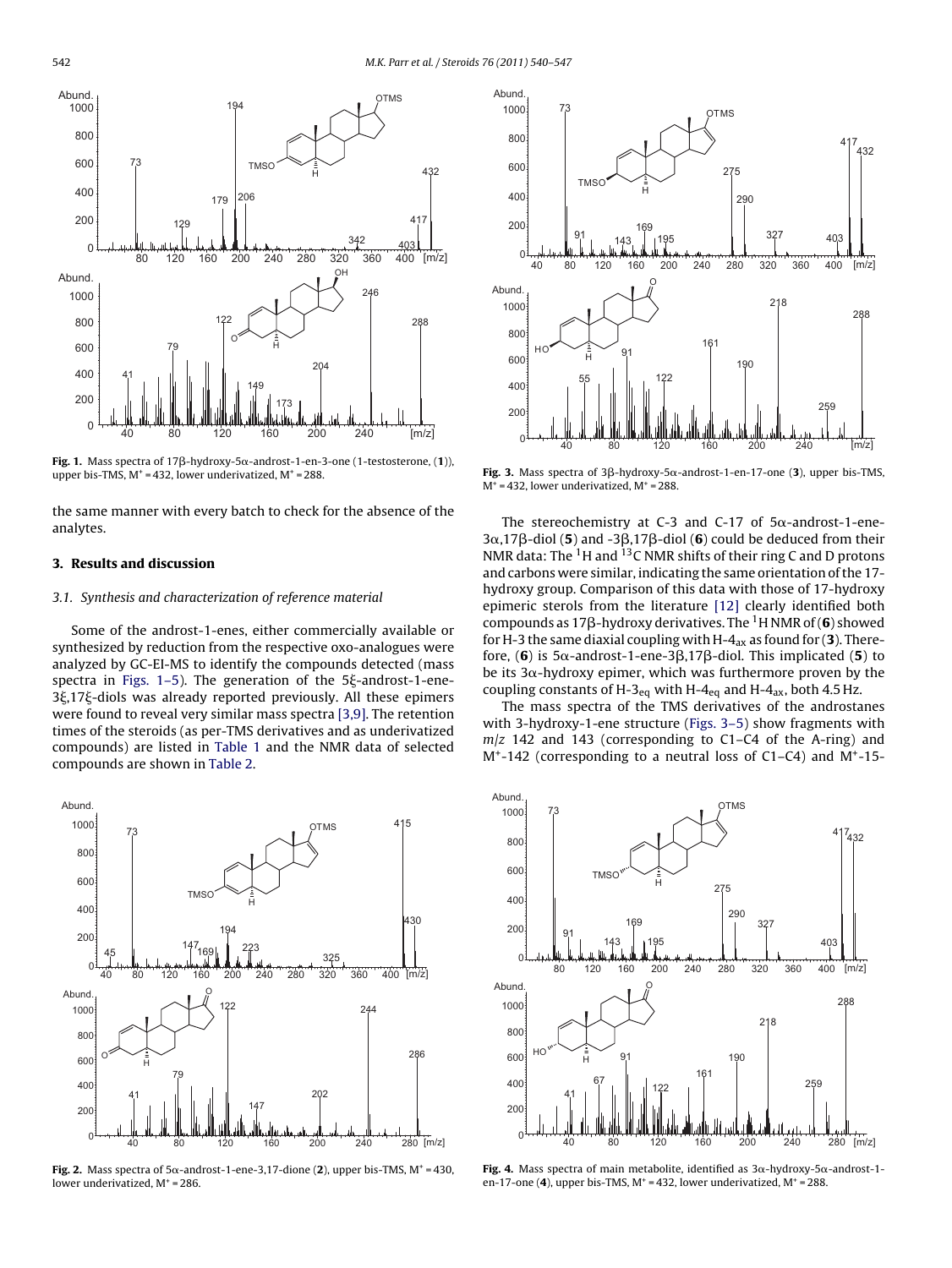# <span id="page-3-0"></span>**Table 1**

Molecular ions (M<sup>+</sup>) and relative retention times (RRT) of steroids used as reference (calculated using testosterone, RT(bis-TMS) = 13.01 min, RT(underiv.) = 17.76 min).

| Analyte                                                   | Bis-TMS    |       | Underivatized |       |
|-----------------------------------------------------------|------------|-------|---------------|-------|
|                                                           | <b>RRT</b> | $M^*$ | <b>RRT</b>    | $M^*$ |
| $17\beta$ -Hydroxy-5 $\alpha$ -androst-1-en-3-one (1)     | 0.91       | 432   | 0.95          | 288   |
| $5\alpha$ -Androst-1-ene-3,17-dione (2)                   | 0.88       | 430   | 0.95          | 286   |
| $3\beta$ -Hydroxy-5 $\alpha$ -androst-1-en-17-one (3)     | 0.90       | 432   | 0.88          | 288   |
| $3\alpha$ -Hydroxy-5 $\alpha$ -androst-1-en-17-one (4)    | 0.89       | 432   | 0.87          | 288   |
| $5\alpha$ -Androst-1-ene-3 $\alpha$ ,17 $\beta$ -diol (5) | 0.91       | 434   | 0.92          | 290   |
| $5\alpha$ -Androst-1-ene-3 $\beta$ ,17 $\beta$ -diol (6)  | 0.92       | 434   | 0.93          | 290   |

#### **Table 2**

<sup>1</sup>H and <sup>13</sup>C NMR spectral data of 3β-hydroxy-5α-androst-1-en-17-one (**3**), 5α-androst-1-ene-3α,17β-diol (**5**) and 5α-androst-1-ene-3β,17β-diol (**6**).

|                | $3\beta$ -Hydroxy-5 $\alpha$ -androst-1-en-17-one (3) |                        | $5\alpha$ -Androst-1-ene-3 $\alpha$ , 17 $\beta$ -diol (5) |                          | $5\alpha$ -Androst-1-ene-3 $\beta$ ,17 $\beta$ -diol (6) |                        |
|----------------|-------------------------------------------------------|------------------------|------------------------------------------------------------|--------------------------|----------------------------------------------------------|------------------------|
|                | $\delta$ c                                            | $\delta_{\rm H}$       | $\delta_{\mathsf{C}}$                                      | $\delta_{\rm H}$         | $\delta_{\mathsf{C}}$                                    | $\delta_{\rm H}$       |
| $\mathbf{1}$   | 137.62                                                | 5.906 dd (10/2)        | 140.39                                                     | 6.078 $d(10)$            | 137.94                                                   | 5.917 dd (10/2)        |
| $\overline{2}$ | 129.19                                                | 5.510 ddd (10/2/2)     | 126.11                                                     | 5.652 ddd (10/4.5/1.5)   | 128.74                                                   | 5.492 ddd (10/2/2)     |
| 3              | 68.89                                                 | 4.312 dddd (9.5/7/2/2) | 64.81                                                      | 4.097 $dd(4.5/4.5)$      | 68.85                                                    | 4.303 dddd (9.5/7/2/2) |
| 4              | 35.91                                                 | 1.78 $ddd(12/7/1/1)$   | 34.84                                                      | 1.79 <sub>m</sub>        | 35.88                                                    | 1.76 <sub>m</sub>      |
|                |                                                       | 1.52 <sub>m</sub>      |                                                            | 1.51 <sub>m</sub>        |                                                          | 1.50 <sub>m</sub>      |
| 5              | 43.64                                                 | 1.43 <sub>m</sub>      | 39.04                                                      | 1.56 <sub>m</sub>        | 43.56                                                    | 1.45 <sub>m</sub>      |
| 6              | 30.86                                                 | 1.81 <sub>m</sub>      | 31.49                                                      | 1.70 <sub>m</sub>        | 31.43                                                    | 1.69 <sub>m</sub>      |
|                |                                                       | 1.02 m                 |                                                            | 0.94 <sub>m</sub>        |                                                          | 0.90 <sub>m</sub>      |
| $\overline{7}$ | 27.95                                                 | 1.41 <sub>m</sub>      | 27.86                                                      | 1.37 m                   | 27.98                                                    | 1.35 <sub>m</sub>      |
|                |                                                       | 1.41 <sub>m</sub>      |                                                            | 1.33 <sub>m</sub>        |                                                          | 1.35 <sub>m</sub>      |
| 8              | 35.32                                                 | 1.60 $ddd$ (11/11/4)   | 35.83                                                      | 1.44 <sub>m</sub>        | 35.66                                                    | 1.47 <sub>m</sub>      |
| 9              | 51.59                                                 | 0.89 <sub>m</sub>      | 51.13                                                      | 0.87 <sub>m</sub>        | 51.59                                                    | 0.84 <sub>m</sub>      |
| 10             | 38.34                                                 |                        | 38.13                                                      |                          | 38.17                                                    |                        |
| 11             | 20.68                                                 | 1.81 <sub>m</sub>      | 20.72                                                      | 1.75 m                   | 20.86                                                    | 1.74 <sub>m</sub>      |
|                |                                                       | 1.40 <sub>m</sub>      |                                                            | 1.37 m                   |                                                          | 1.38 <sub>m</sub>      |
| 12             | 31.66                                                 | 1.83 <sub>m</sub>      | 36.71                                                      | 1.83 <sub>m</sub>        | 36.68                                                    | 1.82 <sub>m</sub>      |
|                |                                                       | 1.26 <sub>m</sub>      |                                                            | 1.07 m                   |                                                          | 1.07 <sub>m</sub>      |
| 13             | 48.04                                                 |                        | 43.11                                                      | $\overline{\phantom{0}}$ | 43.13                                                    | $\qquad \qquad -$      |
| 14             | 51.72                                                 | 1.30 $ddd(13/11/6)$    | 51.13                                                      | 0.99 <sub>m</sub>        | 50.08                                                    | 0.99 <sub>m</sub>      |
| 15             | 21.87                                                 | 1.93 ddd (12/9/6)      | 23.41                                                      | 1.59 <sub>m</sub>        | 23.34                                                    | 1.59 <sub>m</sub>      |
|                |                                                       | 1.50 <sub>m</sub>      |                                                            | 1.26 <sub>m</sub>        |                                                          | 1.26 <sub>m</sub>      |
| 16             | 35.93                                                 | 2.44 dd (19/9)         | 30.54                                                      | 2.16 <sub>m</sub>        | 30.53                                                    | 2.06 m                 |
|                |                                                       | 2.07 ddd (19/19/9)     |                                                            | 1.47 <sub>m</sub>        |                                                          | 1.43 <sub>m</sub>      |
| 17             | 221.18                                                |                        | 81.87                                                      | $3.646$ dd $(8.5/8.5)$   | 81.89                                                    | 3.634 dd (8.5/8.5)     |
| 18             | 14.07                                                 | 0.876 s                | 11.28                                                      | 0.753 s                  | 11.27                                                    | 0.747 s                |
| 19             | 15.80                                                 | 0.938 s                | 13.87                                                      | 0.813 s                  | 15.70                                                    | 0.920 s                |

![](_page_3_Figure_7.jpeg)

**Fig. 5.** Mass spectra of metabolite, identified as  $5\alpha$ -androst-1-ene-3 $\alpha$ ,17 $\beta$ -diol (**5**), upper bis-TMS,  $M^+$  = 434, lower underivatized,  $M^+$  = 290.

142. In case of 17-hydroxy structures ([Figs. 1 and 5\)](#page-2-0), the A-ring fragments are quite abundant, while the B/C/D-ring fragments are abundant in the 17-oxo steroids [\(Figs. 2–4\).](#page-2-0) Additionally, the loss of 15 Da is very dominant in the 17-oxo androstanes. The spectra of the TMS-derivatized 3-oxo-1-enes show characteristic fragments at  $m/z$  179, 194 and 206 corresponding to the A/B-ring [\(Figs. 1 and 2\).](#page-2-0)

The mass spectra of the underivatized steroids show a loss of 42 Da for the 3-oxo-1-enes ([Figs. 1 and 2\),](#page-2-0) 59 Da for the 1-ene-3,17 diols (Fig. 5) and 70 Da in case of 3 $\beta$ -hydroxy-5 $\alpha$ -androst-1-en-17one [\(Fig. 3\)](#page-2-0) generating the base peak in the spectra. Additionally, all underivatized 1-enes with an oxo group either at C-3 or C-17 show  $m/z$  122 in their spectra.

# 3.1.1.  $3\xi$ -Hydroxy-5 $\alpha$ -androst-1-en-17-one (3 and 4)

The reduction of  $5\alpha$ -androst-1-ene-3,17-dione (2) with LSselectride yielded the two isomeric  $3\beta$ - (**3**) and  $3\alpha$ -hydroxy (**4**) analogues in a ratio of 85:15. In accordance to the literature [\[13,14\]](#page-6-0) the reduction of 3-oxo-5 $\alpha$ -androst-1-enes with complex borohy $dr$  drides mainly resulted in  $3\beta$ -hydroxy isomers which show longer retention times than the 3 $\alpha$ -hydroxy isomers. The GC–MS retention times and spectra of the  $3\beta$ -isomer (3) in the mixture and the steroid extracted from the supplement matched and thus confirmed the assignment. Because of very low amounts prepared, separation of the isomers was only performed by GC–MS. Thus,  $3\alpha$ -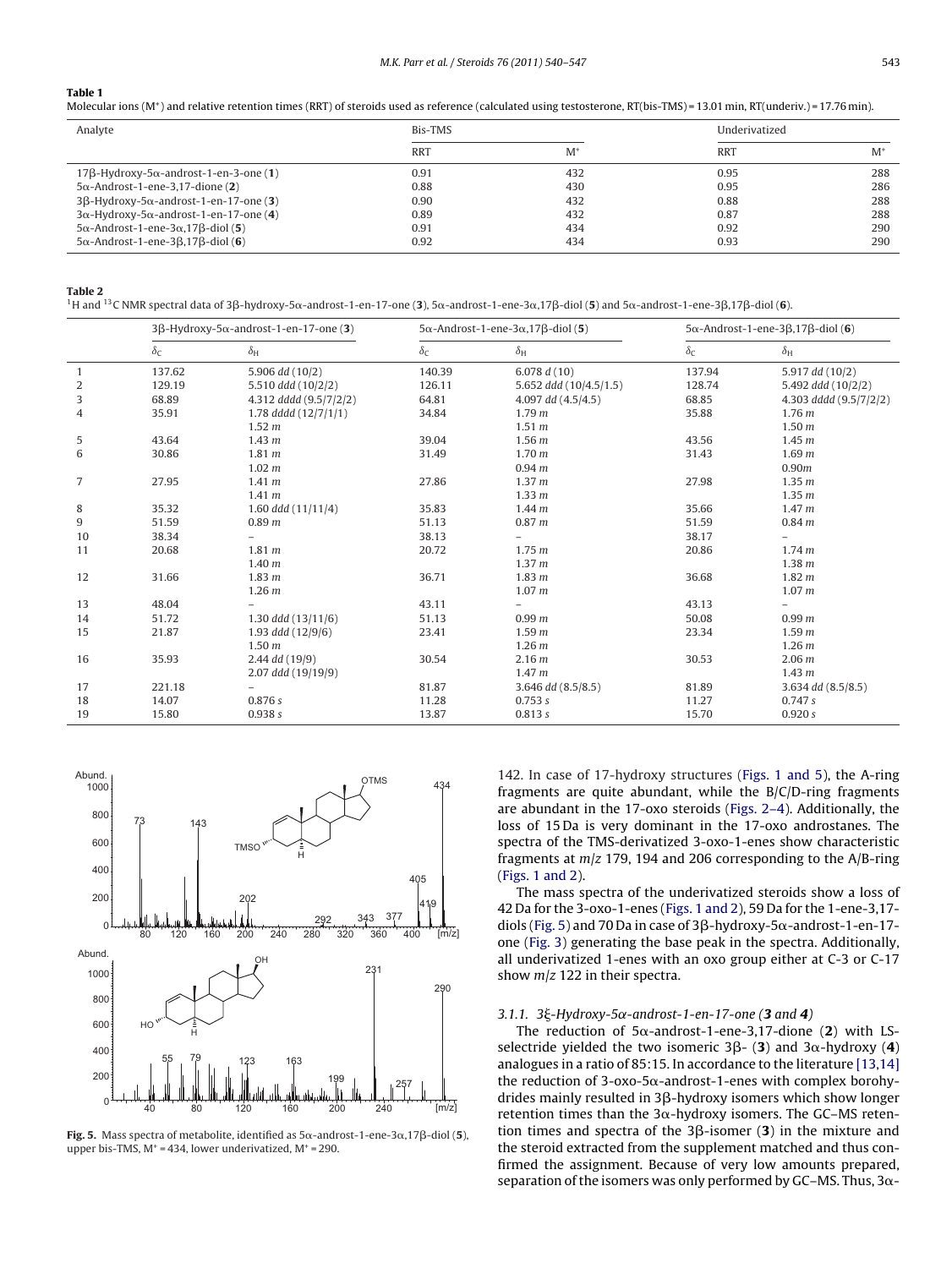![](_page_4_Figure_1.jpeg)

 ${\bf Fig. 6.}$   $\,^1{\rm H}$  NMR spectrum (500 MHz, CDCl $_3$ , 298 K) of 3 $\beta$ -hydroxy-5 $\alpha$ -androst-1-en-17-one (**3**), extracted from the product "1-Androsterone".

hydroxy-5 $\alpha$ -androst-1-en-17-one (4) was not amenable to NMR analysis.

#### 3.2. Supplement analysis

The total capsule content was determined with 555 mg of powder per capsule. The depletive extraction of 1 g resulted in 205.9 mg of steroid, corresponding to 115 mg/capsule. It was identified as 3β-hydroxy-5α-androst-1-en-17-one (**3**) by NMR and GC–EI–MS (NMR spectrum and data in Fig. 6 and [Table 2, G](#page-3-0)C retention times in [Table 1](#page-3-0) and mass spectra in [Fig. 3\).](#page-2-0) All data of the extracted material complied to that of the synthesized reference (**3**).

Its  ${}^{1}$ H and  ${}^{13}$ C NMR data ([Table 2\)](#page-3-0) revealed the structure of a hydroxy androstenone. The position of the functional groups could be deduced from the 2D NMR HHCOSY, HSQC and HMBC spectra and led to a 3-hydroxy-androst-1-en-17-one. The H-3 coupling pattern exhibits a pseudo diaxial coupling with  $H-A_{ax}$ ,  $J_{\text{H-3ax/H-4ax}}$  = 9.5 Hz, indicating a pseudo equatorial position for the hydroxyl group, which therefore is 3 $\beta$ -orientated. The stereochemistry at C-5 followed directly from the comparison of the NMR data with those of 3β-hydroxy-5ξ-androst-1-enes that were synthesized some years ago in our lab [\[14\]. T](#page-6-0)he values for C-3/H-3 and C-5/H-5 matched perfectly with the 5 $\alpha$  series. Therefore, the structure of the steroid was identified as 3ß-hydroxy-5 $\alpha$ -androst-1-en-17-one (**3**).

# 3.3. Administration study

Following the oral administration of one capsule of "1- Androsterone", corresponding to 115 $\,$ mg of 3 $\beta$ -hydroxy-5 $\alpha$ androst-1-en-17-one (**3**), to one healthy male volunteer the combined unconjugated and glucuronidated metabolite fractions were analyzed as per-TMS derivatives as used in routine sports doping control. The parent compound (**3**) was detectable in the urines for about two days with the highest concentration detected in the 0–3h urine. Its 3 $\alpha$ -isomer (4) was identified by comparison with the unpurified reference obtained by reduction of 1-androstenedione with LS-Selectride. It was found to be the metabolite detectable for the longest time. The highest concentration was found in the 3–7.5 h urine, while its presence could still be confirmed up to seven days (ions used:  $m/z$  432, 275, and 169) according to the regulations applicable in human sports doping control [\[15\]. S](#page-7-0)uspicious results in screening analysis were possible for two more days. Applying these criteria,  $5\alpha$ -androst-1-ene-3,17-dione ( $m/z$  415, 430, and 194) and 1-testosterone ( $m/z$ 194, 432, and 417) were detectable for six and almost four days,

![](_page_4_Figure_9.jpeg)

**Fig. 7.** Mass spectra of hydroxylated metabolites as tris-TMS derivatives upper: HO-Dione1 ( $M^+$  = 518, RRT = 1.14), lower HO-Dione2 ( $M^+$  = 518, RRT = 1.26).

![](_page_4_Figure_11.jpeg)

**Fig. 8.** Elimination kinetics of  $3\beta$ -hydroxy-5 $\alpha$ -androst-1-en-17-one (**3,**  $\blacktriangle$ , left yaxis), 17 $\beta$ -hydroxy-5 $\alpha$ -androst-1-en-3-one (**1**,  $\bigcirc$ , right y-axis), and 5 $\alpha$ -androst-1ene-3,17-dione **(2,**  $\blacksquare$ , left y-axis), after one capsule of "1-Androsterone", data shown using midpoints of collection periods and concentrations in 1000-fold peak area of analyte divided by area of internal standard.

respectively. The 5α-androst-1-ene-3ξ,17β-diols (**5**) and (**6**) were unambiguously identified for about one (3 $\beta$ -) and three days (3 $\alpha$ -) due to their elution in a region of relatively high background in the chromatograms. An optimized sample pretreatment may eliminate this in case of confirmation of a positive screening result. Positive screening results were obtained for about six (**1**), eight (**2**), four (**5**), and three days (**6**). Additionally, two more metabolites were detected in the early post-administration urines (HO-Dione1 and HO-Dione2). Based on their mass spectra (Fig. 7), structures of androst-1-ene-3,17-diones hydroxylated most likely at position C-18 (OH-Dion1) and C-19 (OH-Dion2) are proposed due to the loss of 103 u (TMS-O-CH<sub>2</sub> $\bullet$ ) from the molecule resulting in *m*/*z* 415.

The elimination kinetics of the above mentioned androst-1-enes are displayed in Figs. 8–11.

In addition, the influence of the administration on the endogenous urinary steroids was monitored. The steroid profile ratios of the corresponding  $5\alpha/5\beta$ -steroids, namely androsterone/etiocholanolone (AND/ETIO) and  $5\alpha$ -/5 $\beta$ androstane-3 $\alpha$ ,17 $\beta$ -diol (Adiol/Bdiol), were significantly increased [\(Fig. 12\).](#page-6-0) Concomitantly increased concentrations of epiandros-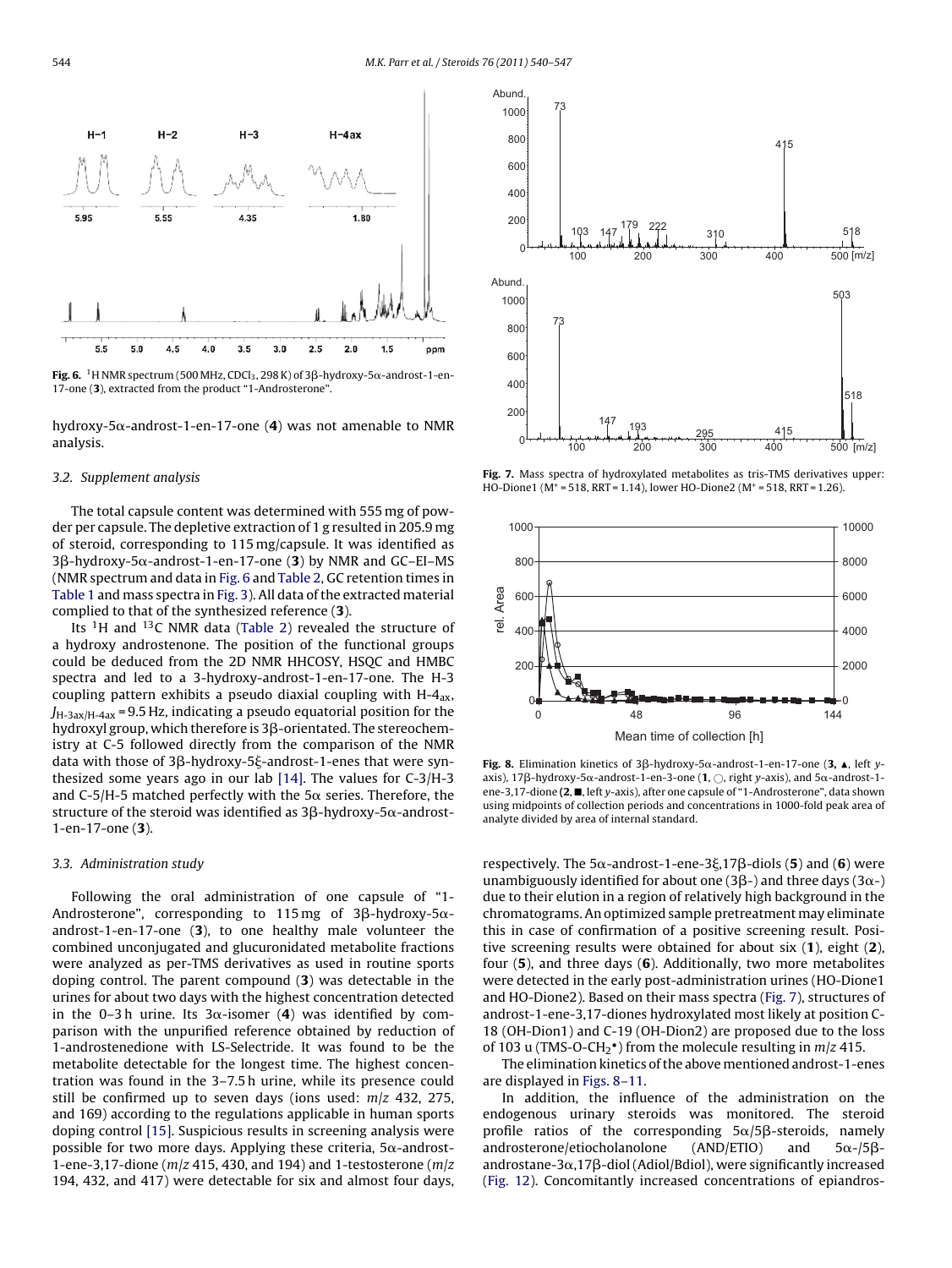<span id="page-5-0"></span>

| Table 3                                                                                                                  |
|--------------------------------------------------------------------------------------------------------------------------|
| Selected steroid profile data of the post-administration urines and criteria indicative for DHT administration in males. |

|                | Collection period [h] | $c$ (DHT) [ng/mL] | Adiol/Bdiol | AND/ETIO | DHT/ETIO | DHT/EpiT |
|----------------|-----------------------|-------------------|-------------|----------|----------|----------|
| Decision limit |                       | >21 <sup>a</sup>  | >1.5        | >2.9     | >8.2     | >0.73    |
| Sample 01      | $0:00-2:50$           | 20.7              | 0.4         | 4.6      | 18.2     | 0.3      |
| Sample 02      | $2:50 - 7:30$         | 142.6             | 1.1         | 18.7     | 279.5    | 0.9      |
| Sample 03      | $7:30 - 11:00$        | 152.5             | 3.3         | 6.7      | 116.1    | 1.8      |
| Sample 04      | 11:00-18:00           | 101.8             | 2.9         | 5.1      | 98.1     | 2.0      |
| Sample 05      | 18:00-20:30           | 143.2             | 2.9         | 4.8      | 92.7     | 2.6      |
| Sample 06      | 20:30-24:40           | 94.4              | 2.5         | 4.6      | 89.4     | 2.3      |
| Sample 07      | 24:40-28:10           | 96.1              | 2.0         | 4.8      | 102.8    | 2.4      |
| Sample 08      | 28:10-30:10           | 57.7              | 1.6         | 4.5      | 90.4     | 2.1      |
| Sample 09      | 30:10-31:20           | 18.2              | 1.5         | 4.3      | 88.9     | 1.4      |
| Sample 10      | 31:20-42:30           | 66.2              | 1.1         | 2.6      | 60.0     | 1.5      |
| Sample 11      | 42:30-44:40           | 98.9              | 1.0         | 2.4      | 51.5     | 1.7      |
| Sample 12      | 44:40-46:20           | 63.1              | 0.9         | 2.3      | 46.0     | 1.5      |
| Sample 13      | 46:20-48:20           | 27.1              | 0.8         | 2.2      | 36.5     | 1.0      |
| Sample 14      | 48:20-52:30           | 28.4              | 0.7         | 2.0      | 29.9     | 0.8      |
| Sample 15      | 52:30-54:30           | 10.7              | 0.6         | 1.7      | 27.2     | 0.6      |
| Sample 16      | 54:30-58:10           | 22.2              | 0.5         | 1.4      | 29.4     | 0.7      |
| Sample 17      | 58:10-60:20           | 14.8              | 0.4         | 1.2      | 30.4     | 0.8      |
| Sample 18      | $60:20 - 62:10$       | 11.8              | 0.4         | 1.2      | 36.0     | 0.8      |
| Sample 19      | 62:10-67:00           | 13.6              | 0.4         | 1.1      | 30.9     | 0.7      |
| Sample 20      | 67:00-69:40           | 26.0              | 0.4         | 1.0      | 24.2     | 0.8      |
| Sample 21      | 69:40-74:30           | 24.4              | 0.4         | 1.2      | 19.8     | 0.6      |

<sup>a</sup> Adjusted for specific gravity of 1.020 g/mL.

![](_page_5_Figure_4.jpeg)

![](_page_5_Figure_5.jpeg)

**Fig. 9.** Elimination kinetics of  $3\alpha$ -hydroxy-5 $\alpha$ -androst-1-en-17-one (4,  $\bullet$ , main metabolite) after one capsule of "1-Androsterone", data shown using midpoints of collection periods and concentrations in 1000-fold peak area of analyte divided by area of internal standard.

![](_page_5_Figure_7.jpeg)

![](_page_5_Figure_8.jpeg)

**Scheme 1.** Proposed metabolism of  $3\beta$ -hydroxy-5 $\alpha$ -androst-1-en-17-one (**3**).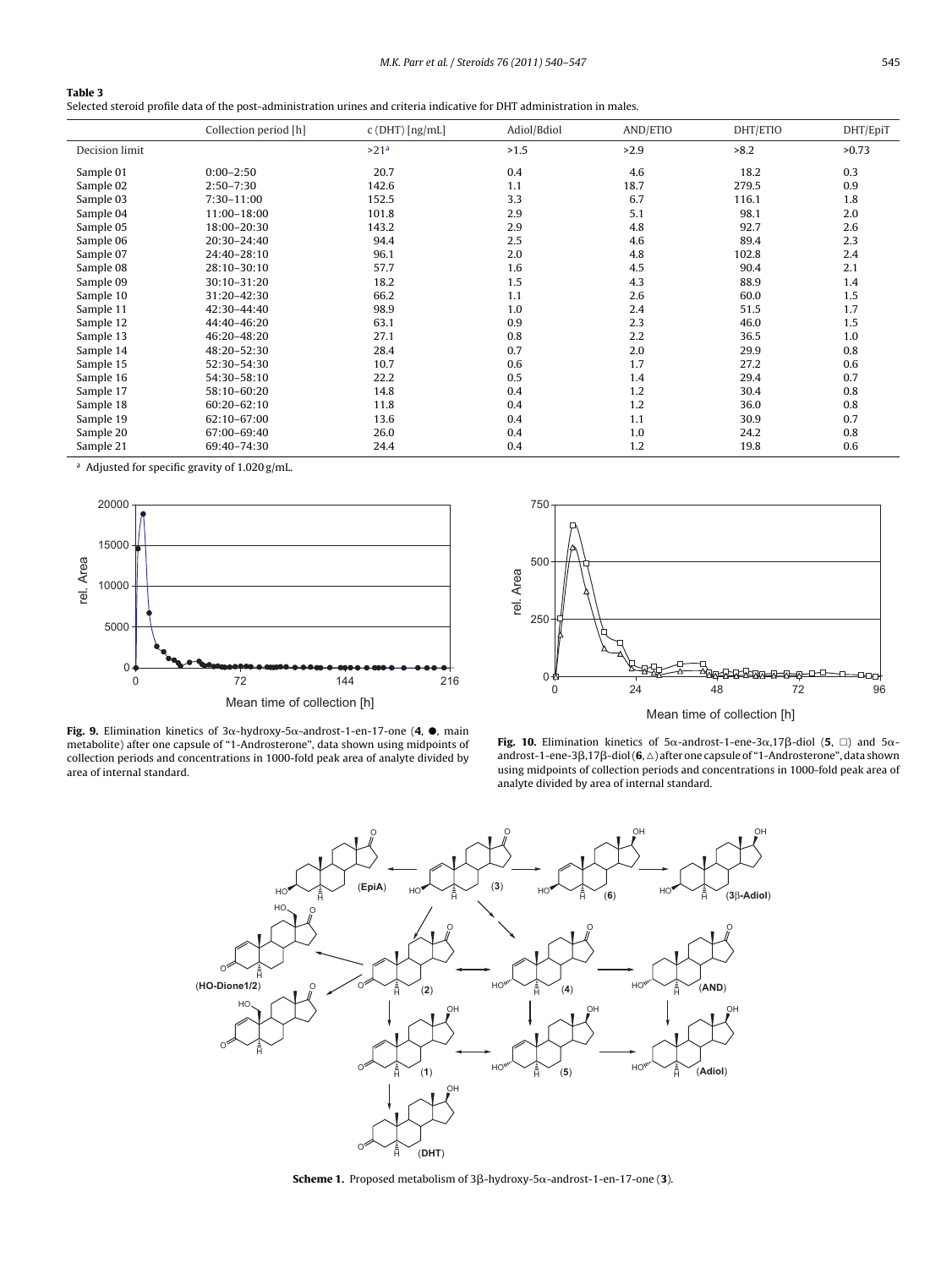<span id="page-6-0"></span>![](_page_6_Figure_1.jpeg)

**Fig. 11.** Elimination kinetics of HO-Dione1 (\*, left y-axis) and HO-Dione2 (×, right y-axis) after one capsule of "1-Androsterone", data shown using midpoints of collection periods and concentrations in 1000-fold peak area of analyte divided by area of internal standard.

![](_page_6_Figure_3.jpeg)

**Fig. 12.** Time course of AND/ETIO ( $\bullet$ , right y-axis) and Adiol/Bdiol ratio ( $\Diamond$ , left yaxis) after oral administration of one capsule of "1-Androsterone", data shown using midpoints of collection periods.

![](_page_6_Figure_5.jpeg)

**Fig. 13.** Time course of EpiAND  $(-$ , concentrations not adjusted for density) after oral administration of one capsule of "1-Androsterone", data shown using midpoints of collection periods.

terone (EpiAND, kinetics in Fig. 13) and dihydrotestosterone (DHT) were determined. In human sports doping control the criteria considered as indicative for the administration of  $5\alpha$ -DHT in males as proposed by Donike et al. [\[16,17\]](#page-7-0) are: a concentration of  $5\alpha$ -DHT > 21 ng/mL (adjusted for specific gravity) together with Adiol/Bdiol > 1.5, AND/ETIO > 2.9, DHT  $\times$  1000/ETIO > 8.2 and DHT/EpiT > 0.73. Thus, a potential misinterpretation of the results obtained after 3ß-hydroxy-5 $\alpha$ -androst-1-en-17-one administration has to be taken into account. All above mentioned criteria are fulfilled in the urines collected up to 30 h post-administration ([Table 3\).](#page-5-0) However, an excretion of 1-ene-steroids after  $5\alpha$ -DHT administration has never been reported up to now, allowing for

tracing back the administered substance to these steroids. The proposed metabolism is illustrated in [Scheme 1.](#page-5-0) As these data are based on only one administration study future research is needed to reinforce these findings. Additionally the analysis of the sulfoconjugated metabolites has to be addressed to future research.

# **4. Conclusions**

The present results demonstrate that another "prohormone" with 1-ene structure is now available on the market. It is advertised to be "pro anabolic" and displays "even improved properties compared to the old 1-Andro or 1-Test products". While 1-testosterone,  $5\alpha$ -androst-1-ene-3,17-dione, and  $5\alpha$ -androst-1-ene-3 $\xi$ ,17 $\beta$ -diol are covered by general legislation in several countries, the classification of 3β-hydroxy-5α-androst-1-en-17-one is not explicitly specified. In sports it is covered by the WADA list of prohibited substances [\[18\]](#page-7-0) by the wording "and other substances with a similar chemical structure or similar biological effect(s)", and therefore, its use by athletes is prohibited.

#### **Acknowledgements**

The Manfred Donike Institut für Doping Analytik e.V., Cologne, and the Federal Ministry for the Interior, Berlin, are acknowledged for financial support of the study.

# **References**

- [1] US Drug Enforcement Administration. Anabolic steroids control act. US Drug Enforcement Administration; 2004.
- [2] Catlin DH, Sekera MH, Ahrens BD, Starcevic B, Chang YC, Hatton CK. Tetrahydrogestrinone: discovery, synthesis, and detection in urine. Rapid Commun Mass Spectrom 2004;18:1245–9.
- [3] Parr M, Geyer H, Opfermann G, Schänzer W. Prescription drugs and new anabolic steroids in nutritional supplements. In: Schänzer W, Geyer H, Gotzmann A, Mareck U, editors. Recent advances in doping analysis (12). Köln: Sport und Buch Strauß; 2004. p. 71–80.
- [4] Sekera MH, Ahrens BD, Chang YC, Starcevic B, Georgakopoulos C, Catlin DH. Another designer steroid: discovery, synthesis, and detection of 'madol' in urine. Rapid Commun Mass Spectrom 2005;19:781–4.
- [5] Parr MK, Opfermann G, Schänzer W. Detection of new 17-alkylated anabolic steroids on WADA 2006 list. In: Schänzer W, Geyer H, Gotzmann A, Mareck U, editors. Recent advances in doping analysis (14). Köln: Sport und Buch Strauß; 2006. p. 249–58.
- [6] Rodchenkov G, Sobolevsky T, Sizoi V. New designer anabolic steroids from internet. In: Schänzer W, Geyer H, Gotzmann A, Mareck U, editors. Recent advances in doping analysis (14). Köln: Sport und Buch Strauß; 2006. p. 141–50.
- [7] Reilly CA, Crouch DJ. Analysis of the nutritional supplement 1AD, its metabolites, and related endogenous hormones in biological matrices using liquid chromatography–tandem mass spectrometry. J Anal Toxicol 2004;28:1–10.
- [8] Zhang L, Zhang Y, Xie M, Liu X, Wang J, Yan Y, et al. Excretion study with different Preparations of 1-Testosterone. In: Schänzer W, Geyer H, Gotzmann A, Mareck U, editors. Recent advances in doping analysis (14). Köln: Sport und Buch Strauß; 2006. p. 179–88.
- [9] Parr MK, Becker M, Bartz U, Opfermann G, Schänzer W. Synthesis of isomers of 5-androstan-17-ol-3-one, androst-1- and -4-ene-3,17-diol and their characterisation with GC/MS DPhG-Jahrestagung 2005. Mainz: Deutsche Pharmazeutische Gesellschaft; 2005. p. 120.
- [10] Donike M. N-Methyll-N-trimethylsilyl-trifluoroacetamide a new silylating agent from series of silylated amides. J Chromatogr 1969;42:103.
- [11] Geyer H, Schänzer W, Mareck-Engelke U, Nolteernsting E, Opfermann G. Screening procedure for anabolic steroids-control of hydrolysis with deuterated androsterone glucuronide and studies with direct hydrolysis. In: Schänzer W, Geyer H, Gotzmann A,Mareck-Engelke U, editors. Recent advances in doping analysis (5). Sport und Buch Strauss: Köln; 1998. p. 99–102.
- [12] Ciuffreda P, Casati S, Manzocchi A. Complete H-1 and C-13 NMR spectral assignment of 17-hydroxy epimeric sterols with planar A or A and B rings. Magn Reson Chem 2004;42:360–3.
- [13] SchänzerW, Donike M. Metabolism of anabolic-steroids in man synthesis and use of reference substances for identification of anabolic-steroid metabolites. Anal Chim Acta 1993;275:23–48.
- [14] Parr MK, Zapp J, Becker M, Opfermann G, Bartz U, Schänzer W. Steroidal isomers with uniform mass spectra of their per-TMS derivatives: synthesis of 17-hydroxyandrostan-3-ones, androst-1-, and -4-ene-3,17-diols. Steroids 2007;72:545–51.